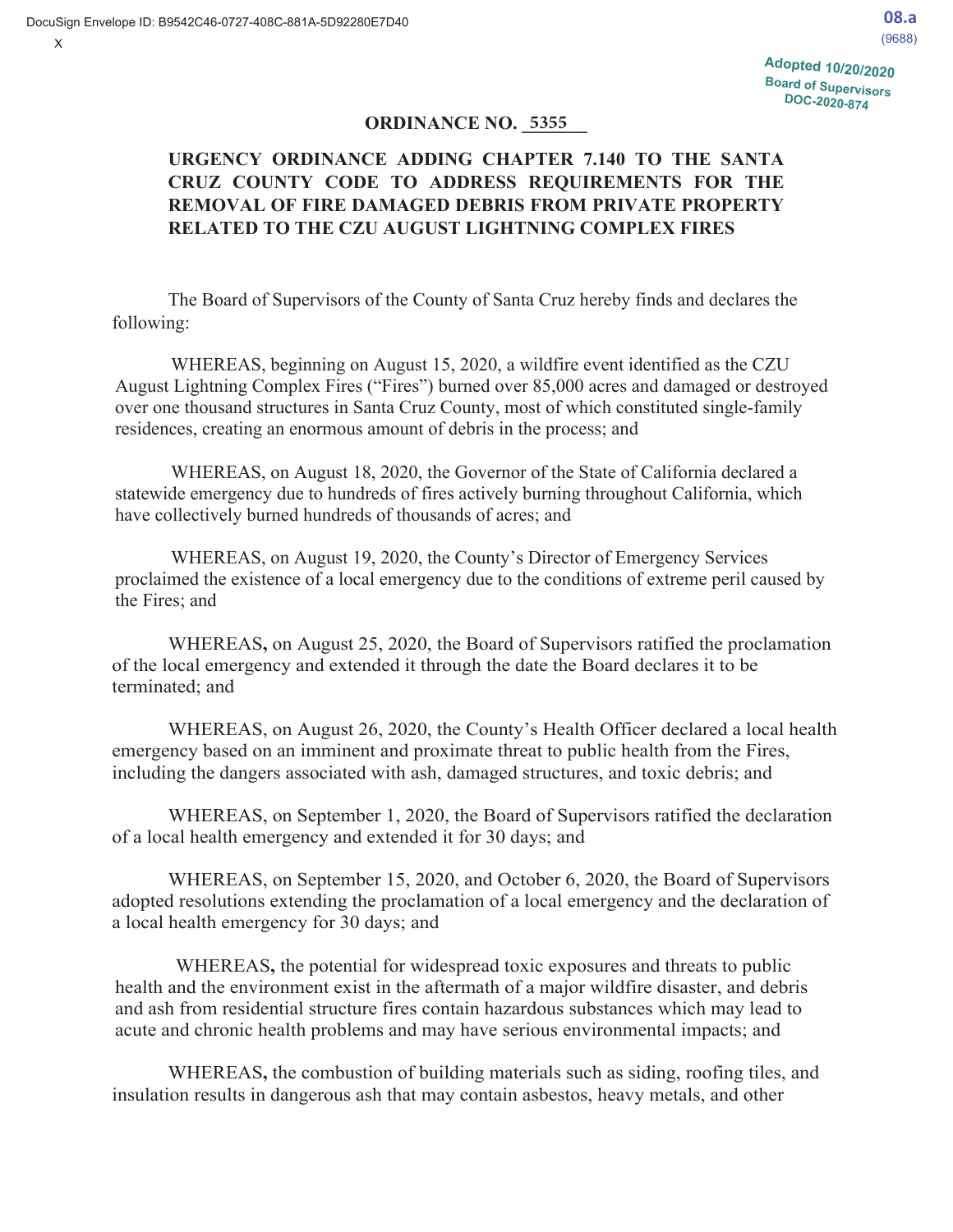hazardous materials, and household hazardous waste such as paint, gasoline, cleaning products, pesticides, and other chemicals that may have burned in the fire also produces hazardous materials; and

WHEREAS**,** uncontrolled hazardous materials and debris pose significant threats to public health through inhalation of dust particles and contamination of drinking water supplies; in addition, improper handling of hazardous materials can expose workers to toxic materials and improper transport and disposal of fire debris can spread hazardous substances throughout the community; and

WHEREAS, it is necessary to immediately create and implement a program that includes clear standards and procedures for removal of fire debris in order to protect the public health and environment, and to facilitate coordinated and effective mitigation of the risks to the public health and environment from the health hazards generated by the Fires; and

WHEREAS, Government Code Section 25123(d) authorizes the adoption of an urgency ordinance for the immediate preservation of the public peace, health, or safety, where there is a declaration of the facts constituting the urgency and the ordinance is adopted by a four-fifths vote of the Board; and

WHEREAS, the Board finds that based on the recitals above urgent action is required to amend the Santa Cruz County Code to protect public health, safety, and welfare, specifically by adopting an ordinance to address debris removal from the Fires;

NOW, THEREFORE, the Board of Supervisors of the County of Santa Cruz ordains as follows:

#### **SECTION I**

The foregoing recitals are adopted as findings of the Board of Supervisors of the County of Santa Cruz as though set forth within the body of this ordinance.

#### **SECTION II**

Chapter 7.140 is hereby added to the Santa Cruz County Code, to read as follows:

#### **CHAPTER 7.140**

## **CZU AUGUST LIGHTNING COMPLEX FIRES DEBRIS REMOVAL**

#### **Sections:**

**7.140.010 Purpose. 7.140.030 Definitions. 7.140.050 Effective Period. 7.140.070 Prohibition on Private Removal of Fire Debris Without Pre-Approval.**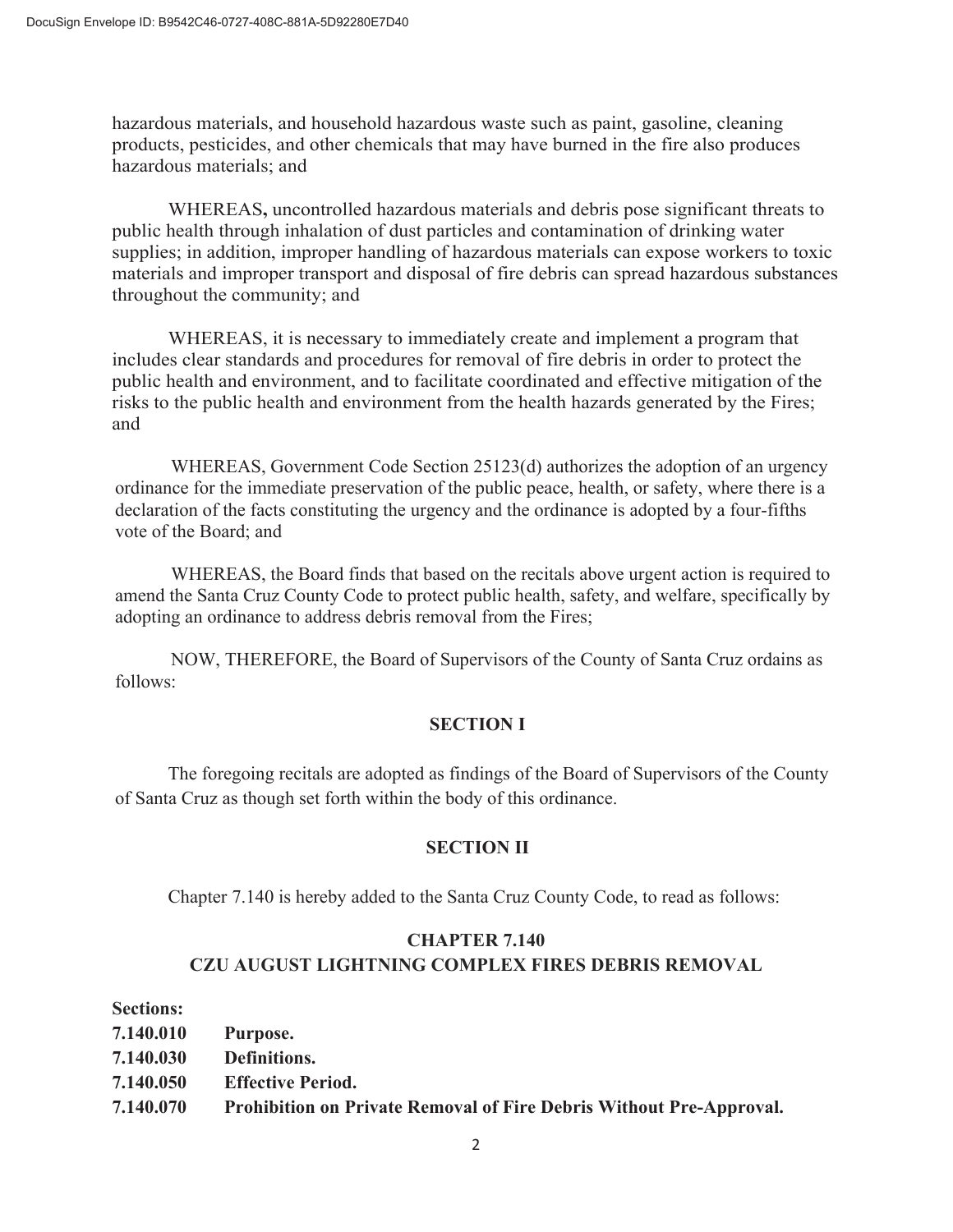- **7.140.090 Removal of Fire Debris Through the Government Program.**
- **7.140.110 Removal of Fire Debris Through the Private Contractor Program.**
- **7.140.130 Hold on Building Permits.**
- **7.140.150 Deadlines and Enforcement.**
- **7.140.170 Judicial Enforcement Actions.**
- **7.140.190 Remedies Not Exclusive.**
- **7.140.210 Severability.**

# **7.140.010 Purpose.**

This Chapter is enacted for the purpose of facilitating the safe removal of fire debris on private property damaged in the 2020 CZU August Lightning Complex Fires in the County of Santa Cruz.

# **7.140.030 Definitions.**

(A) "Private Contractor Program" means the program for inspection, removal, and disposal of fire debris established by the County for property owners that do not participate in the Government Program.

(B) "Board" means the County Board of Supervisors.

(C) "Director" means the Director of the Environmental Health Division of the Santa Cruz County Health Services Agency or their designee.

(D) "Government Program" means the fire debris removal program operated by the California Office of Emergency Services ("CalOES") for the CZU August Lightning Complex Fires in conjunction with other State and Federal agencies.

(E) "Health Officer" means the Santa Cruz County Public Health Officer or their designee.

(F) "Fires" means the 2020 CZU August Lightning Complex Fires.

(G) "Qualifying Structure" means any structure that was damaged or destroyed in the Fires that CalOES determines should be included in the Government Program.

(H) "Right-of-Entry Permit" means the County of Santa Cruz's Debris Removal Right-of-Entry Permit (for providing debris removal on private property) approved by CalOES for use in the removal of fire debris.

# **7.140.050 Effective Period.**

This Chapter shall be in effect immediately upon adoption and shall remain in effect until the removal of fire debris has been completed on all properties damaged by the Fires.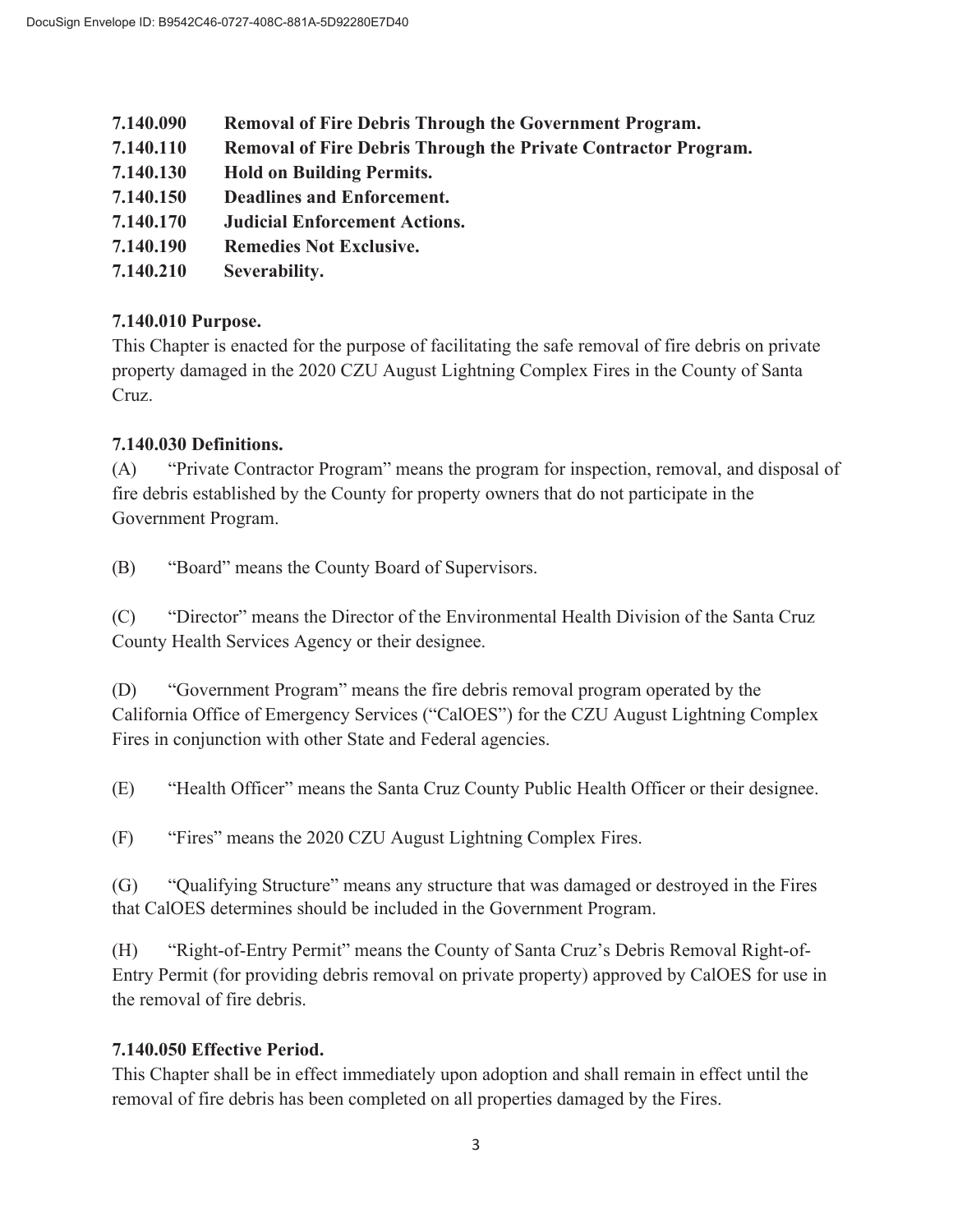## **7.140.070 Prohibition on Private Removal of Fire Debris Without Pre-Approval.**

No debris resulting from the Fires shall be removed from private property without a hazardous materials inspection conducted by the U.S. Environmental Protection Agency, the California Department of Toxic Substances Control through the Government Program, or by an entity approved through the Private Contractor Program.

# **7.140.090 Removal of Fire Debris Through the Government Program.**

(A) Effect of the Right-of-Entry Permit. The Right-of-Entry Permit shall function as the sole permit and authorization for participation in the Government Program.

(B) Notwithstanding any contrary provision in the Santa Cruz County Code, no County approvals or permits for fire debris removal are required for properties participating in the Government Program, other than the Right-of-Entry Permit.

# **7.140.110 Removal of Fire Debris Through the Private Contractor Program.**

(A) The County hereby establishes a Private Contractor Program, under the supervision of the Director, for those property owners that do not participate in the Government Program. The County shall utilize the Government Program standards, as well as any applicable Federal standards, as the standards for the Private Contractor Program. The Director shall formulate rules and regulations for the administration of the Private Contractor Program necessary to efficiently remove hazardous fire debris from the community.

(B) The Private Contractor Program shall require an application that identifies the appropriate licensed contractors who will perform the work and plans that demonstrate the standards established in the Private Contractor Program will be met. Work shall not begin until the County approves the application. The Director may rely on the subject matter expertise of multiple County departments in deciding whether to approve the application.

(C) For those property owners participating in the Private Contractor Program, the County shall issue a certificate of completion of debris removal after confirming the following: (1) the debris removal work on the property meets or exceeds applicable Government Program and Federal standards for debris removal; and (2) the property owner completely removed and disposed of any structure foundations, or the property owner confirmed in writing that they intend to re-use the foundations if approved by the County Building Official at a later date, but will remove the foundations if the County Building Official withholds such approval (most foundations may not be re-used because they have been structurally compromised by the fire; if not approved for re-use the foundation must be removed by the property owner at their expense under a valid demolition permit after a certificate of completion has been issued).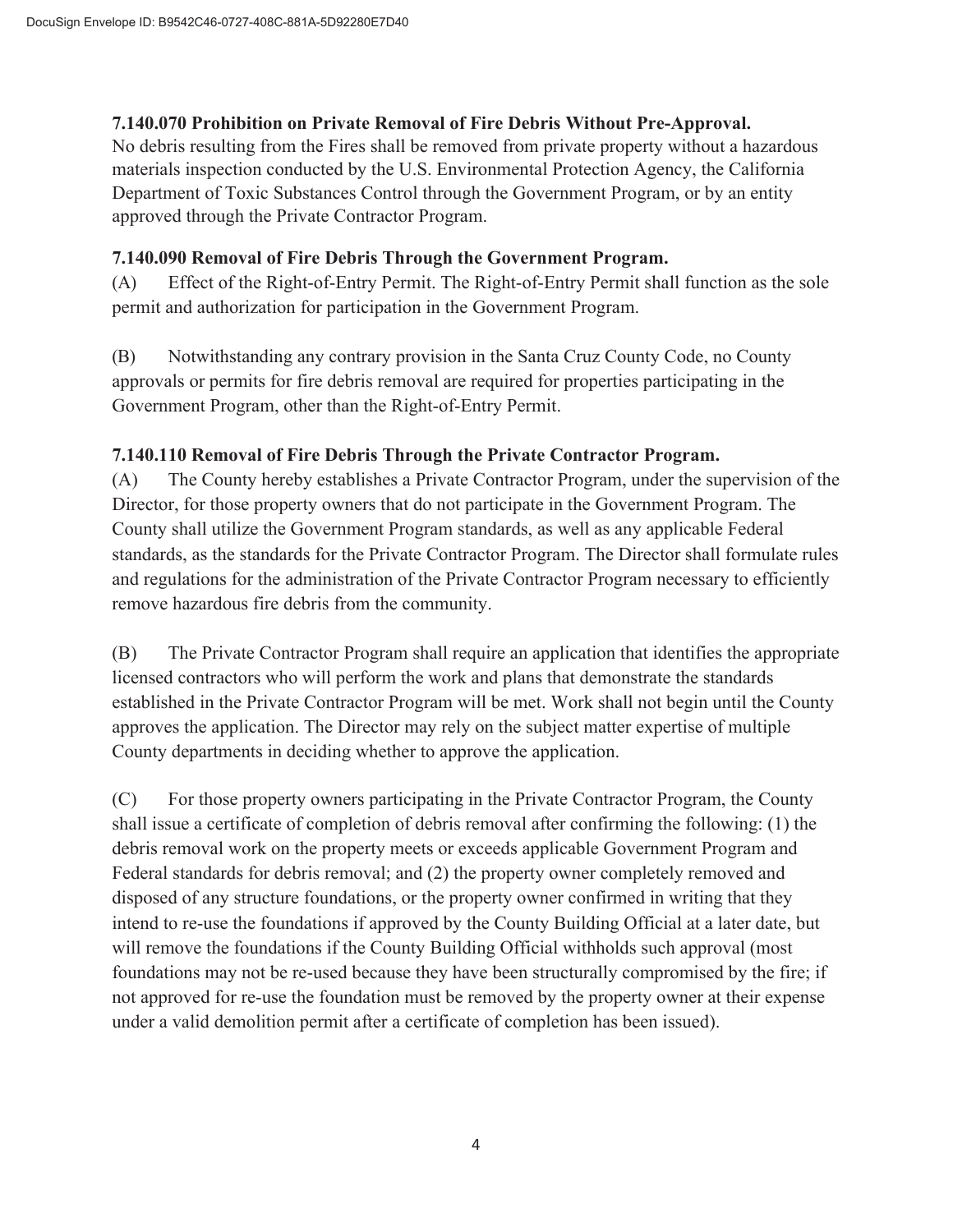(D) Notwithstanding any contrary provision in the Santa Cruz County Code, no County demolition permit shall be required for participation in the Private Contractor Program or before completing debris removal work approved by the Director.

# 7.140.130 Hold on Building Permits.

Any issued County of Santa Cruz building permit to repair or reconstruct a fire damaged structure or private infrastructure shall be held in abeyance and not acted upon until fire debris removal is completed on the affected property and such completion is confirmed in writing to the County Building Official, either through the Government Program or through the Private Contractor Program.

## **7.140.150 Deadlines and Enforcement.**

 $(A)$  The Director shall select and implement deadlines for property owners to file a Right-of-Entry Permit for participation in the Government Program or an application for participation in the Private Contractor Program. The deadline selected shall be no earlier than 30 days and no later than 60 days from the date this Chapter becomes effective.

(B) Properties with ash and debris from the Fires whose owners have not filed a Right-of-Entry Permit for the Government Program or an application for the Private Contractor Program by the deadline set by the Director may be declared a public nuisance and health hazard, and such nuisances may be abated pursuant to this Chapter or other provisions of the County Code as applicable.

 $(C)$  The Director may set deadlines for the completion of work in the Private Contractor Program that give property owners at least 60 days from approval to complete necessary work. Properties that contain ash and debris from the Fires after that deadline may be declared a public nuisance and health hazard, and such nuisances may be abated pursuant to this Chapter or other provisions of the County Code as applicable.

(D) The Board's intent is to facilitate orderly remediation of a large-scale disaster. Nothing in these deadlines shall limit the authority of the County to abate hazards more quickly where required by exigent circumstances. Moreover, nothing in this Chapter shall limit the authority of the Health Officer to require any preventive measures as defined in California Health and Safety Code Section 101040 as the Health Officer determines necessary.

(E) Enforcement and Abatement.

 $(1)$  General Enforcement Action. When the Director determines that an activity is being performed in violation of this Chapter, the Director may initiate an enforcement action using the process set forth in the Santa Cruz County Code and may seek the imposition of costs and civil penalties pursuant to the Santa Cruz County Code. Nothing

Renlaced<sup>-</sup>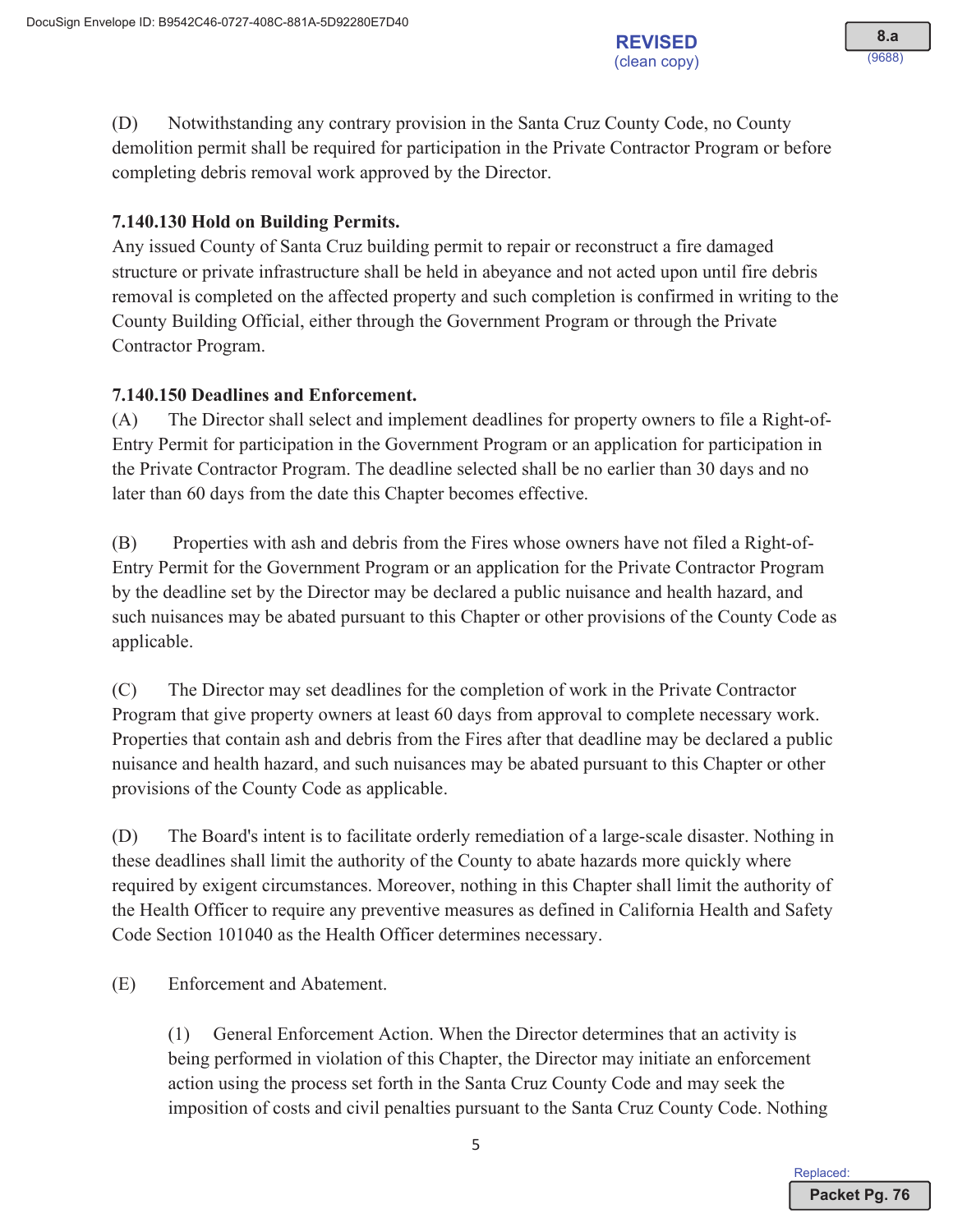in this provision is intended to prevent alternate enforcement mechanisms, including but not limited to, Health Officer orders pursuant to California Health and Safety Code Section 101040.

(2) Summary Abatement. Pursuant to the authority of Article XI, Section 7 of the California Constitution, California Health and Safety Code Section 101040, California Government Code Section 25845, and the Santa Cruz County Code, if the Director determines that a violation of this Chapter has created an emergency condition which seriously endangers the public health or safety, the County may abate the condition within the unincorporated territory of the County of Santa Cruz. The costs shall be charged to the property owners(s) and the County may, at its option, recover the same in an administrative or civil action. Such charges shall be in addition to any penalty for a violation of this Chapter.

(a) Pre-Abatement Notice. Unless emergency conditions preclude doing so, the Director shall issue a Summary Abatement Notice and Order with reasonable notice. The Notice and Order shall be mailed to the property owner(s) as listed on the last equalized tax roll and any updated address the property owner(s) has provided to the County. A summary of the Notice and Order shall be posted in a conspicuous location on the property to be abated at least 10 calendar days prior to the summary abatement action.

(b) Appeal and Waiver. The property owner(s) or any person or entity having a legal interest in the property may submit a written appeal of the Director's Order to the Health Officer no later than 10 calendar days from the date of mailing of the Notice and Order. The written appeal shall state the basis for the appeal. The Health Officer shall review the appeal and shall issue a written decision (the "Decision") no later than 10 calendar days after receipt. The Decision shall uphold, rescind, or modify the determination of the Notice and Order. The Decision on the appeal shall be final. Failure to appeal within the time prescribed shall constitute a waiver of the right to contest the summary abatement.

(i) Post-Abatement Notice. After the summary abatement is completed the Director shall serve the property owner(s) with a post-abatement notice that sets forth: (1) the actions taken by the County; (2) the reasons for the actions; (3) a statement of the costs, expenses and attorney's fees, if any, of the abatement and notice of the County's intent to collect those costs; and (4) right to appeal the costs determination within 10 calendar days of the notice. If the property owner(s) is responsible for any costs, expenses, or attorney's fees, such costs shall become a special assessment lien against the property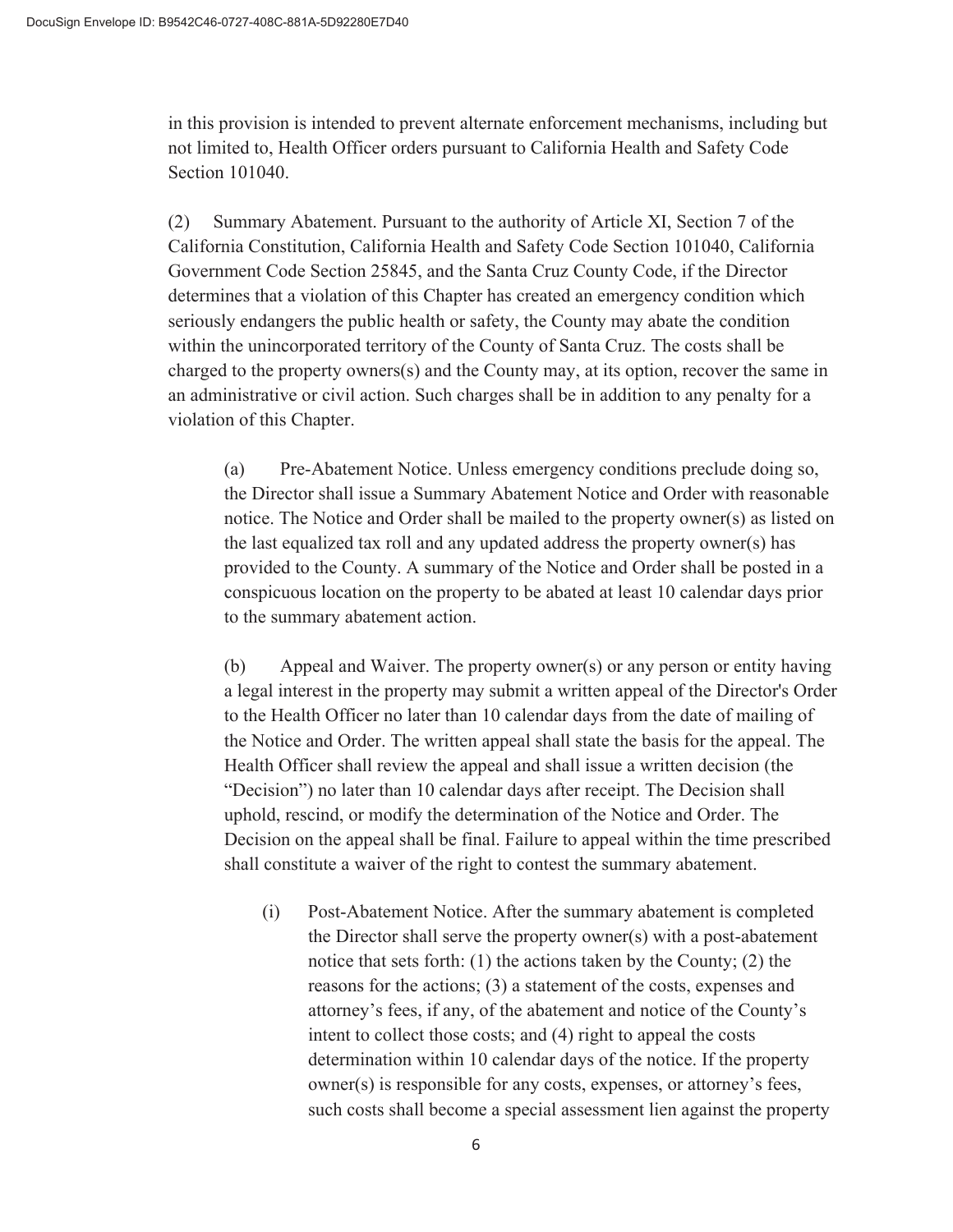and a Notice of Abatement Lien may be recorded. Any civil penalties assessed as part of this process shall not be recorded as a special assessment but shall instead be a personal obligation of the property owner(s) and collected on the unsecured tax roll.

(ii) Post-Abatement Costs Appeal. If the property owner(s) or anyone with a legal interest in the property submits a timely costs appeal, the County shall schedule an administrative hearing on the matter and provide the appealing party with reasonable notice of the hearing. The hearing officer shall conduct an administrative hearing where each party shall have the opportunity to present evidence and the County shall have the obligation to establish that the costs, including expenses and attorney's fees, if any, incurred for the summary abatement were necessary by a preponderance of the evidence. After the hearing, the hearing officer shall issue a written decision and order that shall be served upon the appealing party within 30 calendar days of the hearing unless extended by agreement of the parties. If the hearing officer determines that the property owner(s) is responsible for any costs, expenses, or attorney's fees, such costs shall become a special assessment lien against the property and a Notice of Abatement Lien may be recorded. Any civil penalties assessed as part of this process shall not be recorded as a special assessment but shall instead be a personal obligation of the property owner(s) and collected on the unsecured tax roll.

# **7.140.170 Judicial Enforcement Actions.**

The County Counsel is authorized to initiate judicial enforcement as to a violation of any provision of this Chapter without further Board approval.

# **7.140.190 Remedies Not Exclusive.**

The remedies identified are in addition to and do not supersede or limit any and all other remedies, civil or criminal. The remedies provided in this Chapter shall be cumulative and not exclusive.

## **7.140.210 Severability.**

If any provision herein is held to be invalid, all remaining portions of this Chapter shall remain in full force and effect, and to that end the provisions of this Chapter shall be deemed to be severable.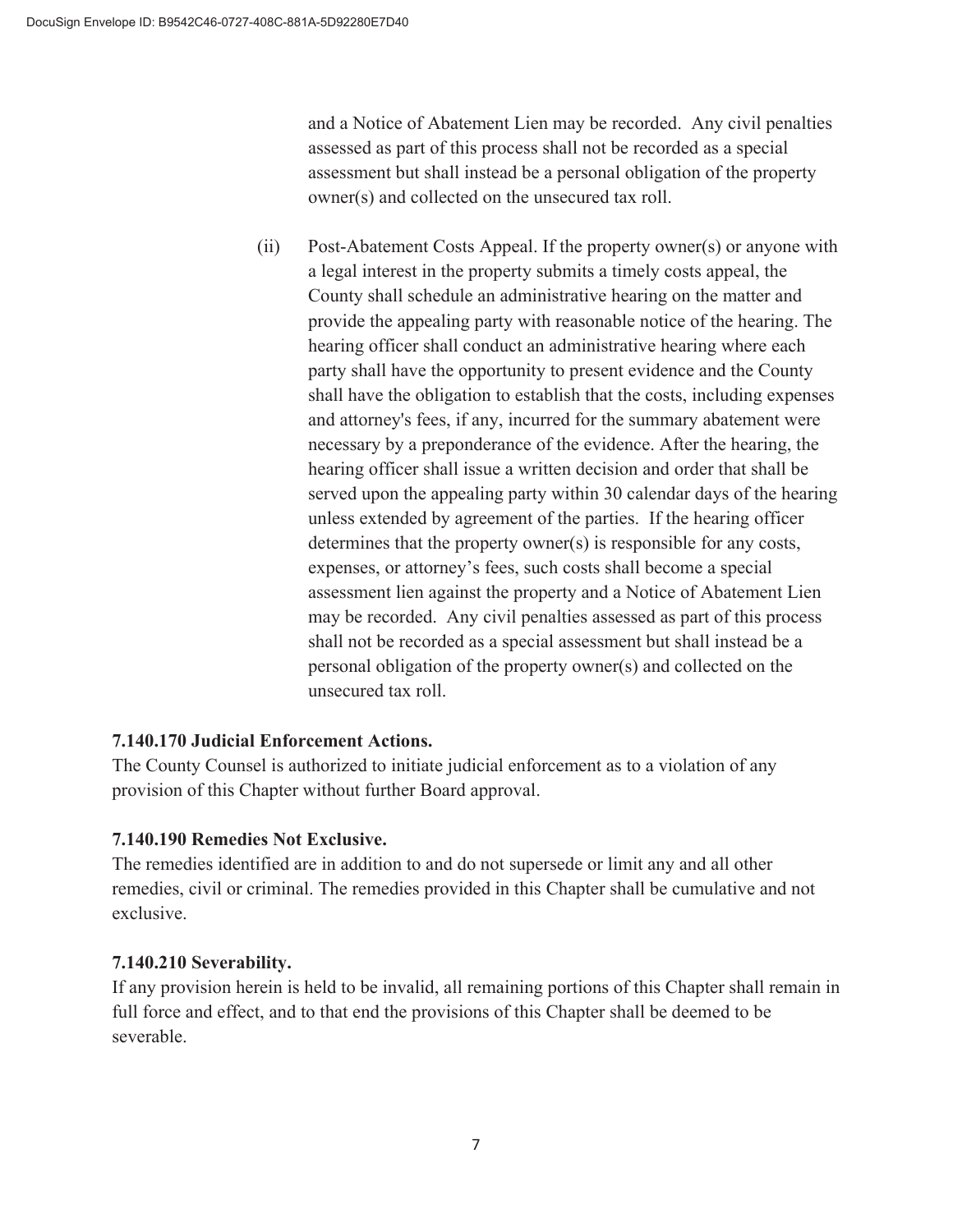#### **SECTION III**

The adoption of this ordinance is exempt from the California Environmental Quality Act (CEQA) pursuant to California Public Resources Code Section 21080(b)(3) regarding projects to maintain, repair, restore or replace property or facilities damaged or destroyed as a result of a declared disaster and Section 21080(b)(4) regarding actions to mitigate or prevent an emergency. It is also exempt under CEQA Guidelines Section 15269(a) regarding maintaining, repairing, restoring, demolishing, or replacing property or facilities damaged or destroyed as a result of a disaster stricken area in which a state of emergency has been proclaimed by the Governor pursuant to the California Emergency Services Act, commencing with Section 8550 of the California Government Code.

#### **SECTION IV**

The Board of Supervisors finds and determines for the reasons stated in the recitals that adoption of this ordinance is for the immediate preservation of the public peace, health or safety, as those terms are defined in California Government Code Section 25123(d).

#### **SECTION V**

The Board of Supervisors further finds and determines in its reasonable discretion on the basis of the entire record before it that the proposed addition of Chapter 7.140 is consistent and compatible with and will not frustrate the objectives, policies, general land uses, and programs specified in the General Plan and Local Coastal Program.

#### **SECTION VI**

Should any section, clause, or provision of this ordinance be declared by the courts to be invalid, the same shall not affect the validity of the ordinance as a whole, or parts thereof, other than the part so declared to be invalid.

#### **SECTION VII**

This urgency ordinance shall take effect immediately upon its adoption by a four-fifths (4/5) vote of the Board of Supervisors.

PASSED AND ADOPTED this  $20<sup>th</sup>$  day of  $\phantom{0}$  October , 2020, by the Board of Supervisors of the County of Santa Cruz by the following vote:

///

///

///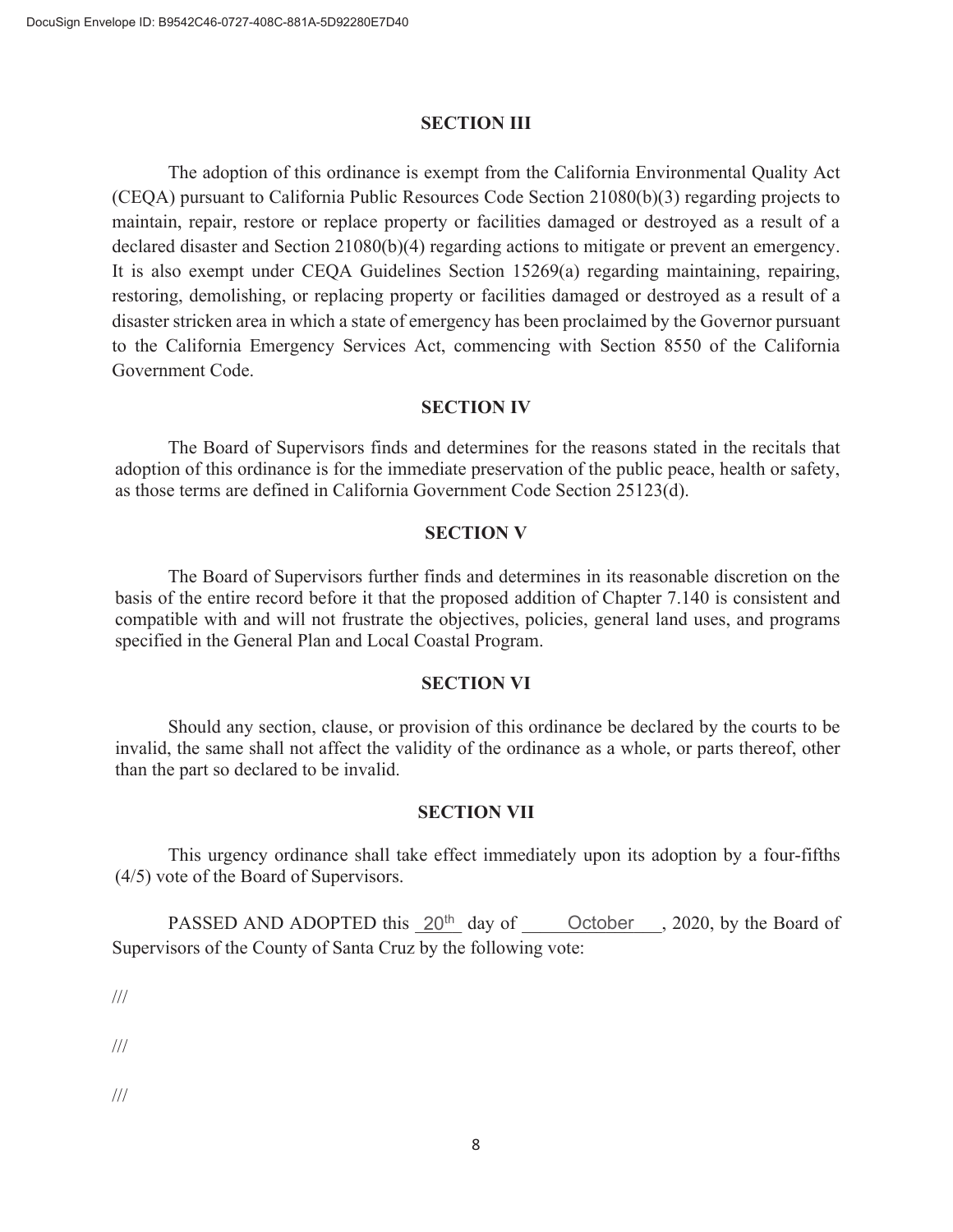ORD-5355

AYES: SUPERVISORS NOES: SUPERVISORS ABSENT: SUPERVISORS ABSTAIN: SUPERVISORS None None None

Leopold, Coonerty, Friend, McPherson, Caput

DocuSigned by: , Caput 8FA3502FBE7F43C.

 $GREG CAPUT$ Chairperson of the Board of Supervisors

DocuSigned by: Saltonay -<br>5F3EB32A693849D..

Attest: **SUSAN GALLOWAY** Clerk of the Board

APPROVED AS TO FORM:<br>  $\overline{\phantom{iiiiiiiiiiiiiiiiiiiiiiiiiiii}}$ 

ru Heat

D9B51E3B11CE42D...<br>10/14/2020 (AMS# 9688)



Office of the County Counsel

cc: County Administrative Office Health Services Agency Environmental Health Planning Department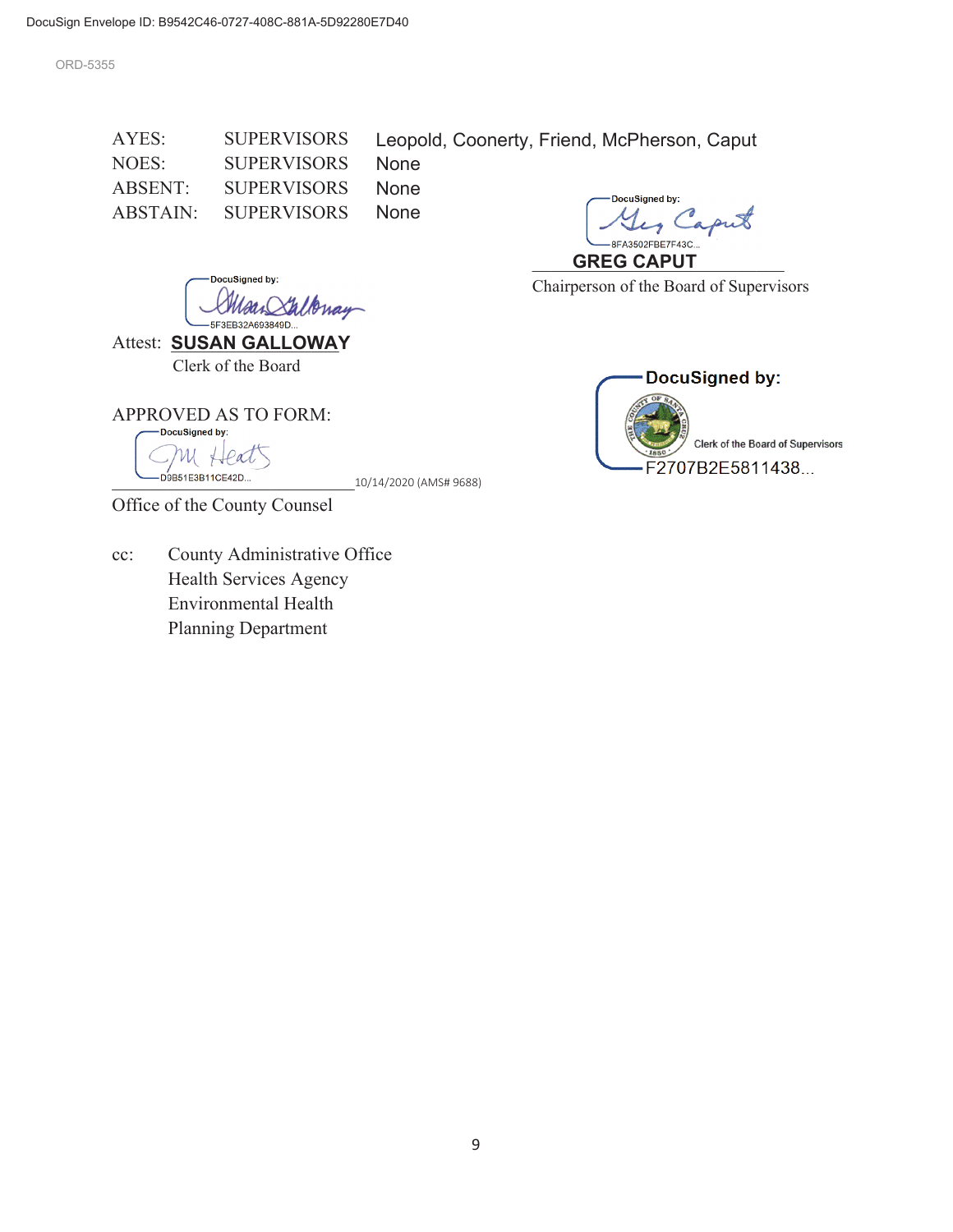

#### **Certificate Of Completion**

Envelope Id: B9542C460727408C881A5D92280E7D40 Status: Completed Subject: Ordinance 5355 Urgency adopted Oct 20 BOS (DOC-2020-874) eSignature Source Envelope: Document Pages: 9 Signatures: 4 Signatures: 4 Envelope Originator: Certificate Pages: 2 **Initials: 0** Initials: 0 Susan Galloway AutoNav: Enabled EnvelopeId Stamping: Enabled Time Zone: (UTC-08:00) Pacific Time (US & Canada)

#### **Record Tracking**

Status: Original 10/21/2020 1:46:02 PM

#### **Signer Events** Solution Signature Signature Timestamp

Jason M. Heath Jason.Heath@co.santa-cruz.ca.us Accela, Inc. Security Level: Email, Account Authentication **County Loven Linds, Account Admiration:** Signature Adoption: Drawn on Device (None)

#### **Electronic Record and Signature Disclosure:**  Not Offered via DocuSign

Greg Caput Greg.Caput@co.santa-cruz.ca.us eSign Security Level: Email, Account Authentication Scenity Edvel: Email, Account Admichication<br>
Signature Adoption: Drawn on Device

#### **Electronic Record and Signature Disclosure:**  Not Offered via DocuSign

Susan Galloway

Susan.Galloway@co.santa-cruz.ca.us

Chief Deputy, Clerk of the Board of Supervisors County of Santa Cruz Security Level: Email, Account Authentication

(None)

**Electronic Record and Signature Disclosure:**  Not Offered via DocuSign

CBD eSignature

CBD.eSignature@co.santa-cruz.ca.us Clerk of the Board of Supervisors

County of Santa Cruz

Security Level: Email, Account Authentication (None)

**Electronic Record and Signature Disclosure:**  Not Offered via DocuSign

#### **In Person Signer Events Signature Signature Timestamp**

Holder: Susan Galloway susan.galloway@co.santa-cruz.ca.us

m Heat D9B51E3B11CE42D

Using IP Address: 174.194.193.252 Signed using mobile

Yes Caput 8FA3502FBE7F43C...

Using IP Address: 63.194.190.100

408 St Peter Street Saint Paul, MN 55102 susan.galloway@co.santa-cruz.ca.us IP Address: 69.5.90.9

Location: DocuSign

Sent: 10/21/2020 1:46:04 PM Viewed: 10/21/2020 2:00:05 PM Signed: 10/21/2020 2:00:43 PM

Sent: 10/21/2020 2:00:44 PM Viewed: 10/21/2020 3:23:47 PM Signed: 10/21/2020 3:23:57 PM

**OCUSianed** by Mar Sallonay -5F3FB32A693849D

Signature Adoption: Drawn on Device Using IP Address: 131.191.9.68

Sent: 10/21/2020 3:23:58 PM Viewed: 10/22/2020 9:38:14 AM Signed: 10/22/2020 9:38:22 AM



Signature Adoption: Drawn on Device Using IP Address: 131.191.9.68

Sent: 10/22/2020 9:38:24 AM Viewed: 10/26/2020 9:26:02 AM Signed: 10/26/2020 9:26:24 AM Freeform Signing